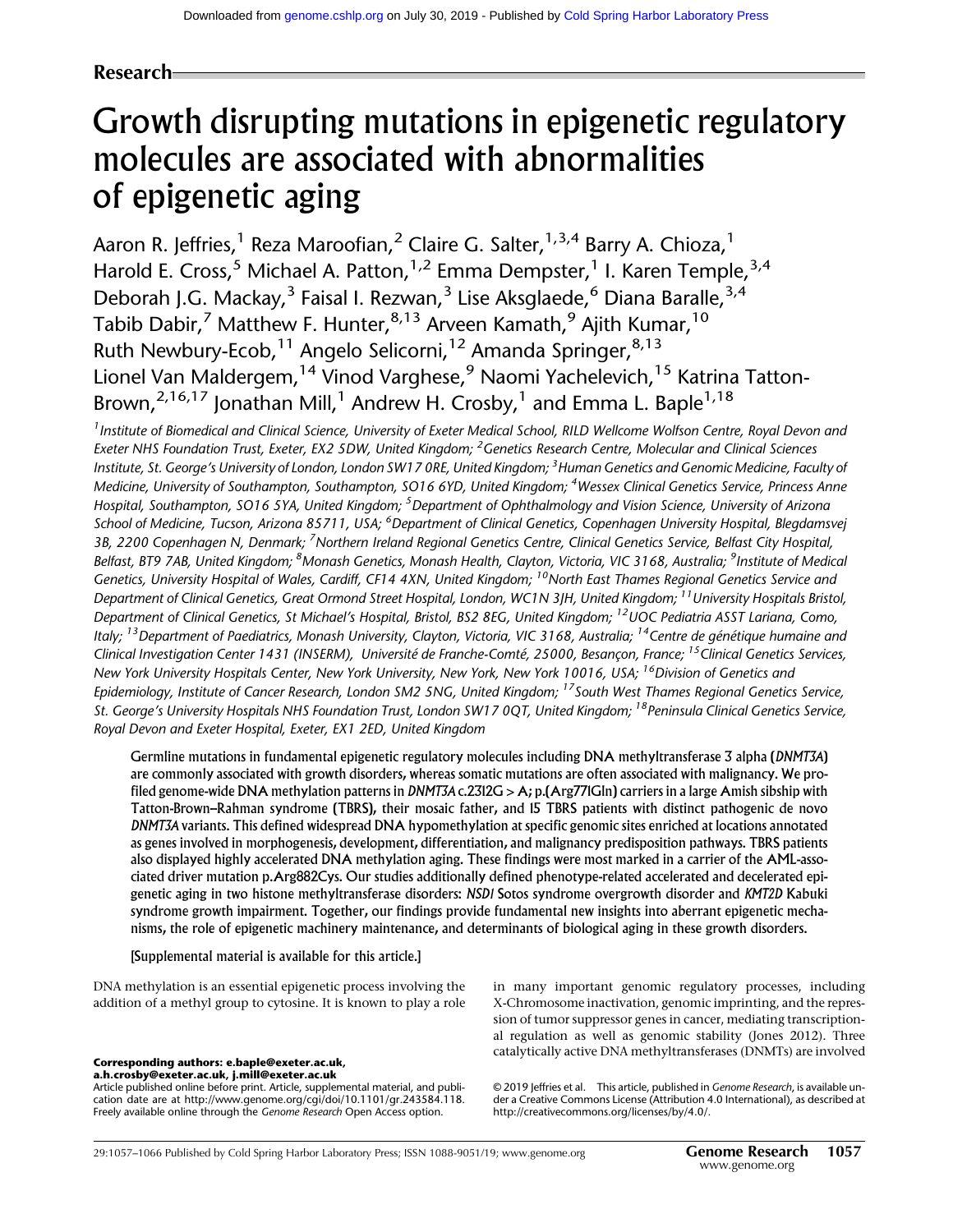in the methylation of cytosine: DNMT1, which is mainly responsible for the maintenance of DNA methylation over replication, and DNMT3A and DNMT3B, which generally perform de novo methylation of either unmethylated or hemimethylated DNA. An absence of these enzymes in mice results in embryonic (DNMT1 and 3B) or postnatal (DNMT3A) lethality (Okano et al. 1999), confirming their essential roles in development. In line with knockout mouse models, pathogenic variants affecting the chromatin binding domains of DNMT1 have been shown to cause two separate progressive autosomal dominant adult-onset neurologic disorders (Klein et al. 2011). Biallelic pathogenic variants in DNMT3B have been associated with immunodeficiency, centromere instability, and facial anomalies (ICF) syndrome (Jiang et al. 2005). To date, DNMT3A has been linked to a number of physiological functions, including cellular differentiation, malignant disease, cardiac disease, learning, and memory formation. Somatically acquired pathogenic variants in DNMT3A are associated with >20% of acute myeloid leukemia (AML) cases, whereas heterozygous germline pathogenic loss-of-function variants have been found to underlie Tatton-Brown–Rahman syndrome (TBRS; also known as DNMT3A-overgrowth syndrome, OMIM 615879) (Challen et al. 2011; Tatton-Brown et al. 2014). TBRS is characterized by increased growth, intellectual disability (ID), and dysmorphic facial features. More recently, heterozygous gain-of-function DNMT3A missense variants affecting the DNMT3A PWWP domain have been shown to cause microcephalic dwarfism and hypermethylation of Polycomb-regulated regions (Heyn et al. 2019).

There is an emerging group of epigenetic regulatory molecule-associated human growth disorders in which the underlying molecular defect is a disruption to the DNA methylation and histone machinery. There are now over 40 disorders identified within this group, which can be further subgrouped into diseases resulting from disruption of the "writers," "readers," and "erasers" of epigenetic modifications (Bjornsson 2015). Example disorders in each group include Kabuki, Sotos, and Weaver syndromes ("writers"); Smith-Magenis, Rett, and Bohring–Opitz syndromes ("readers"); and Wilson–Turner and Cleas–Jensen syndromes ("erasers"). The final subgroup occurs because of disruption of chromatin remodelers, with example resulting disorders including CHARGE and Floating–Harbor syndromes. Neurological and cognitive impairment are common features of these conditions, suggesting that precise epigenetic regulation may be critical for neuronal homeostasis. However, a true understanding of the pathogenic mechanism underlying these conditions remains poorly understood.

In the current study, we investigated the methylomic consequences of a DNMT3A pathogenic variant (NC\_000002.12: g.25240312C > T; NM\_022552.4:c.2312G > A; p.(Arg771Gln)) in a large Amish family comprising four individuals affected with TBRS arising as a result of a mosaic pathogenic DNMT3A variant in their father (Xin et al. 2017). The occurrence of multiple affected and unaffected individuals in the same sibship, together with the combined genetic and environmental homogeneity of the Amish, permitted an in-depth investigation of the genome-wide patterns of DNA methylation associated with pathogenic variation in DNMT3A. We subsequently extended our analyses to other (non-Amish) TBRS patients harboring distinct pathogenic de novo DNMT3A variants, as well other methyltransferase-associated overgrowth and growth deficiency syndromes, defining altered epigenetic profiles as common key themes of these growth disorders.

# Results

### Reduced DNA methylation at key sites involved in morphogenesis, development, and differentiation in TBRS patients

DNMT3A encodes a DNMT with both de novo and maintenance activity (Okano et al. 1999; Chen et al. 2003). We first looked for global changes in DNA methylation in whole blood obtained from DNMT3A c.2312G > A; p.(Arg771Gln) carriers, using the methylation-sensitive restriction enzyme–based luminometric methylation assay (LUMA) (Karimi et al. 2006) to quantify DNA methylation across GC-rich regions of the genome, finding no evidence for altered global DNA methylation (LUMA: mean DNMT3A c.2312G > A carriers =  $0.274$ , wild type =  $0.256$ , t-test Pvalue = 0.728). We next quantified DNA methylation at 414,172 autosomal sites across the genome using the Illumina 450K array. Globally, a subtle decrease in mean DNA methylation was noted in available age/sex-matched DNMT3A heterozygous c.2312G > A; p.(Arg771Gln) individuals compared with their matched unaffected sibling samples, although this was not statistically significant (Wilcoxon rank-sum test P-values for two matched pairs = 0.24 and 0.14) ([Supplemental Fig. S1](http://genome.cshlp.org/lookup/suppl/doi:10.1101/gr.243584.118/-/DC1)). In contrast, an analysis of sitespecific DNA methylation differences in *DNMT3A* c.2312G>A; p.(Arg771Gln) carriers (including the mosaic father) versus wildtype individuals in the Amish pedigree identified 2606 differentially methylated positions (DMPs; Benjamini–Hochberg false discovery rate [FDR] < 0.05) (Fig. 1A,B; [Supplemental Table S1](http://genome.cshlp.org/lookup/suppl/doi:10.1101/gr.243584.118/-/DC1)), of which 1776 DMPs were characterized by a >10% change in DNA methylation. [Supplemental Figure S2](http://genome.cshlp.org/lookup/suppl/doi:10.1101/gr.243584.118/-/DC1) also highlights DNA methylation levels at these DMPs across all carriers and control individuals profiled in this study. Technical validation of Illumina 450K array data was performed using bisulfite pyrosequencing for three top-ranking DMPs, confirming significant differences in DNMT3A c.2312G > A; p.(Arg771Gln) carriers at each of the tested loci ([Supplemental Fig. S3](http://genome.cshlp.org/lookup/suppl/doi:10.1101/gr.243584.118/-/DC1)).

The DMPs identified were highly enriched for sites characterized by reduced DNA methylation in DNMT3A c.2312G>A; p.(Arg771Gln) heterozygotes ( $n = 2576$  DMPs, 98.85%, sign-test P-value <2.2 ×  $10^{-16}$ ). Although there were no statistically significant differences between DNA methylation-based blood cell composition estimates derived from our data [\(Supplemental Table S2](http://genome.cshlp.org/lookup/suppl/doi:10.1101/gr.243584.118/-/DC1)), we examined the extent to which the identified DMPs were potentially influenced by cell-type differences between DNMT3A c.2312G > A; p.(Arg771Gln) carriers and wild-type family members. There was a highly significant correlation  $(r=0.876, P$ -value  $\langle 2.2 \times 10^{-16} \rangle$  [\(Supplemental Fig. S4](http://genome.cshlp.org/lookup/suppl/doi:10.1101/gr.243584.118/-/DC1)) in effect sizes at the 2606 DMPs between models, including and excluding cell types as covariates, indicating that the observed patterns of differential DNA methylation are not strongly influenced by cell-type variation. We used DMRcate (Peters et al. 2015) to identify spatially correlated regions of differential DNA methylation significantly associated with the DNMT3A c.2312G > A; p.(Arg771Gln) variant, identifying 388 autosomal differentially methylated regions (DMRs) (for an example DMR, see [Supplemental Fig. S5\)](http://genome.cshlp.org/lookup/suppl/doi:10.1101/gr.243584.118/-/DC1), all characterized by hypomethylation in DNMT3A c.2312G > A; p.(Arg771Gln) carriers apart from one 739-bp DMR that showed increased DNA methylation ([Supplemental Table S3\)](http://genome.cshlp.org/lookup/suppl/doi:10.1101/gr.243584.118/-/DC1). The mean size of the identified DMRs was 625 bp (range = 6–5522 bp), spanning an average of six probes [\(Supplemental Fig. S6](http://genome.cshlp.org/lookup/suppl/doi:10.1101/gr.243584.118/-/DC1)).

We next investigated whether DNMT3A p.(Arg771Gln)-associated DMPs are enriched in specific genic locations (see Methods). We found a modest enrichment of DMPs in regions ≥1500 bp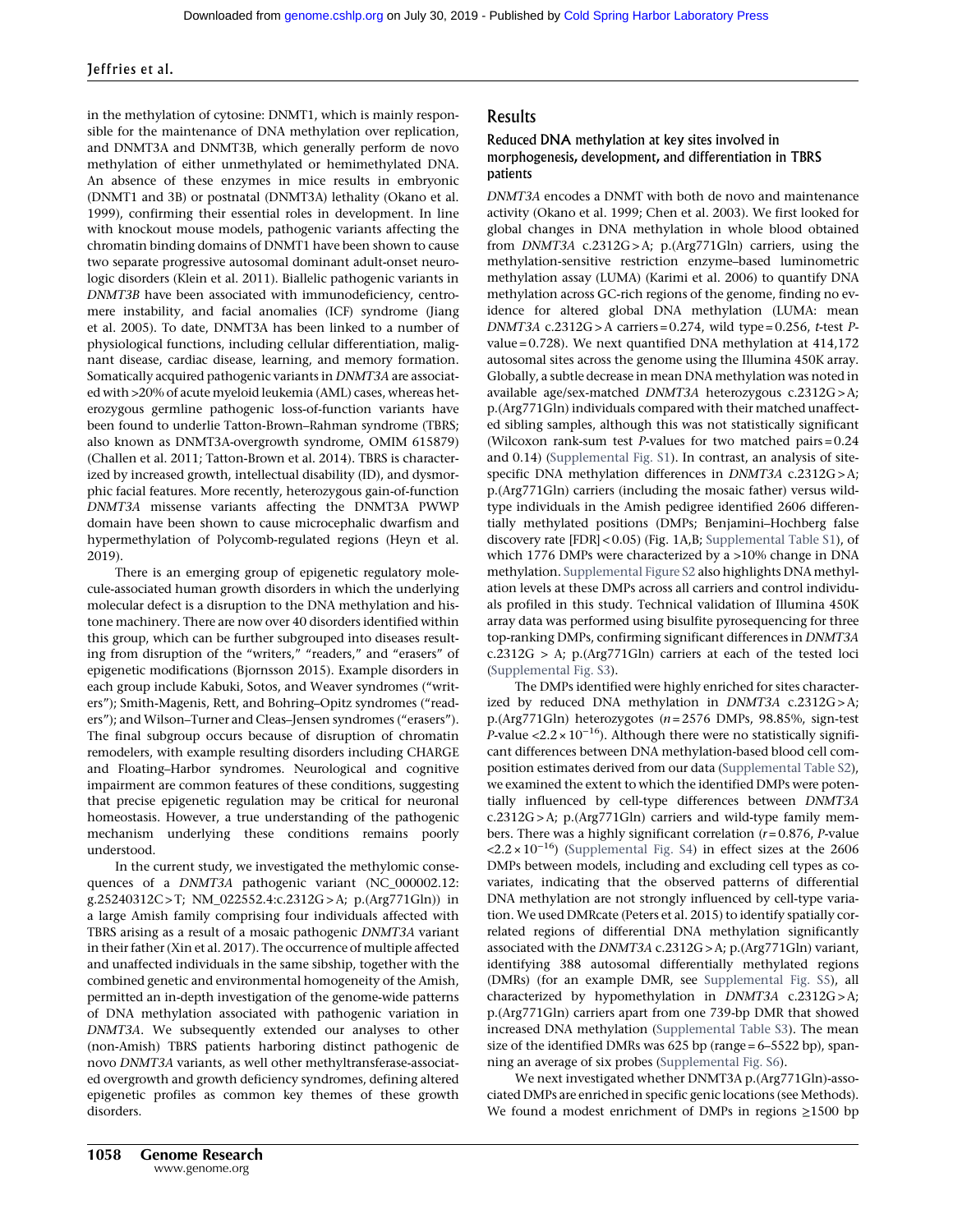

Figure 1. TBRS DNMT3A variants are associated with widespread DNA hypomethylation. (A) Simplified pedigree indicating the genotyping of individuals in the Amish family investigated: (+/−) heterozygous carriers of the DNMT3A c.2312G > A p.(Arg771Gln) variant; (+/− Mosaic) the DNMT3A c.2312G > A p.(Arg771Gln) mosaic father; (-/-) wild-type individuals. Black shading indicates individuals with a phenotype consistent with TBRS, gray shading, the father with macrocephaly and mild intellectual impairment; and white shading, unaffected individuals. Each of these samples was profiled on the Illumina 450K DNA methylation array. (B) Volcano plot showing site-specific DNA methylation differences (x-axis) and −log<sub>10</sub> P-values (y-axis) from an analysis comparing Amish DNMT3A c.2312G > A; p.(Arg771Gln) pathogenic variant carriers and wild-type family members using the Illumina 450K array. Red values indicate the 2606 differentially methylated positions (DMPs) detected at a Benjamini–Hochberg FDR < 0.05. (C) Top 20 Gene Ontology enrichment analysis categories associated with the 2606 DMPs identified in DNMT3A c.2312G > A; p.(Arg771Gln) pathogenic variant carriers versus wild-type family members. (D) Comparison of DNMT3A c.2312G > A; p.(Arg771Gln) identified DMPs (log2 fold change) relative to other DNMT3A TBRS-associated variants assessed in this study (all variants grouped and measured relative to controls). Pearson correlation coefficient = 0.6620, P-value <2.2 × 10<sup>−</sup>16. (E) Boxplot illustrating the DNA methylation changes observed in association with the DNMT3A TBRS variants studied at the DMPs identified in the Amish DNMT3A c.2312G > A p.(Arg771Gln) carriers. The predicted protein consequence of each DNMT3A variant studied is indicated: Pink indicates in-frame deletion; yellow, single-nucleotide variant; cyan, duplications predicted to result in a frameshift; green, Amish c.2312G > A; p.(Arg771Gln) variant.

ie<br>Change<br>-0.6

ם ונסקדו ב<br>הפוצרית<br>קום

Z.

 $0.6$ 

 $0.4$ 

upstream of the transcriptional start site (chi-squared Yates-corrected P-value = 0.047) and more prominent enrichment in intergenic regions (chi-squared Yates corrected P-value = 1.54 × 10<sup>−</sup>14) ([Sup](http://genome.cshlp.org/lookup/suppl/doi:10.1101/gr.243584.118/-/DC1)[plemental Fig. S7\)](http://genome.cshlp.org/lookup/suppl/doi:10.1101/gr.243584.118/-/DC1). DMPs were also significantly enriched in CpG is-

 $-0.4$ 

 $-06$ 

 $-0.6$ 

 $-0.4$ 

 $-0.2$ 

 $0.0$ 

Other TBRS mutations

 $0.2$ 

land shore regions (chi-squared Yates-corrected P-value =  $8 \times 10^{-30}$ ) ([Supplemental Fig. S7](http://genome.cshlp.org/lookup/suppl/doi:10.1101/gr.243584.118/-/DC1)). We also examined DMP occurrence in experimentally determined cancer and reprogramming-specific DMR locations (Doi et al. 2009), finding a 2.4-fold and

ions<br>a

6,

LAGIS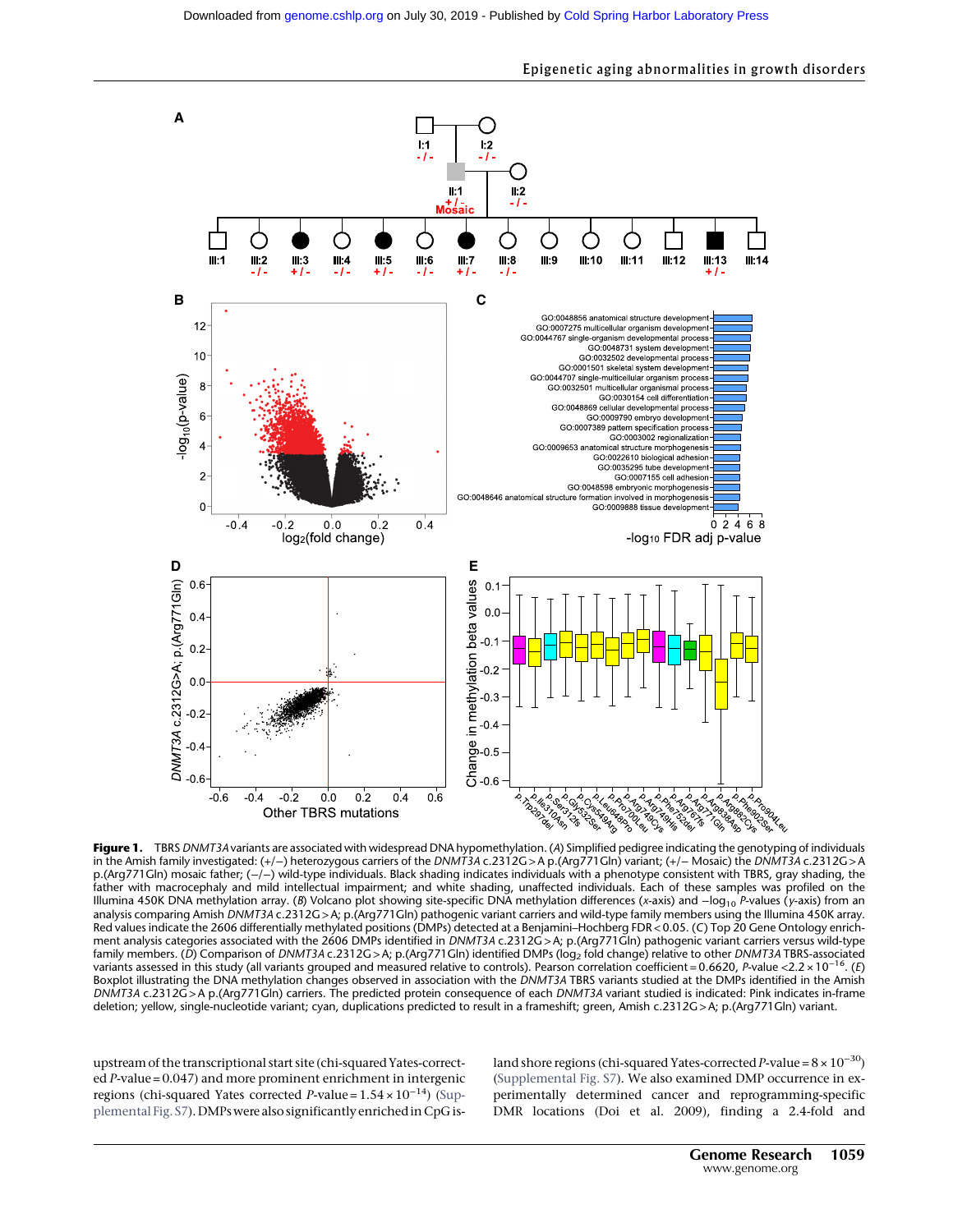|  |  | <b>Table 1.</b> TBRS DNMT3A variants are associated with epigenetic age acceleration |
|--|--|--------------------------------------------------------------------------------------|
|--|--|--------------------------------------------------------------------------------------|

| ID | Nucleotide change                      | Protein change | Chronological<br>age (yr) | Epigenetic<br>age (yr) | Epigenetic age<br>acceleration<br>(fold change) | Epigenetic age<br>acceleration<br>(percentage<br>increase) |
|----|----------------------------------------|----------------|---------------------------|------------------------|-------------------------------------------------|------------------------------------------------------------|
|    | Single nucleotide variants             |                |                           |                        |                                                 |                                                            |
|    | c.929T > A                             | p.(lle310Asn)  | 9.27                      | 24.2                   | 2.61                                            | 161%                                                       |
| 2  | c.1594G > A                            | p.(Gly532Ser)  | 5.92                      | 22.7                   | 3.83                                            | 283%                                                       |
| 3  | c.1645T $>$ C                          | p.(Cys549Arq)  | 9.36                      | 25                     | 2.67                                            | 167%                                                       |
| 4  | c.1943T > C                            | p.(Leu648Pro)  | 19.34                     | 32.1                   | 1.66                                            | 66%                                                        |
| 5  | c.2099C > T                            | p.(Pro700Leu)  | 13.45                     | 32.5                   | 2.42                                            | 142%                                                       |
| 6  | c.2245C > T                            | p.(Arg749Cys)  | 13.87                     | 19.6                   | 1.41                                            | 41%                                                        |
|    | c.2246G > A                            | p.(Arg749His)  | 8.9                       | 33.6                   | 3.78                                            | 278%                                                       |
| 8  | c.2312G > A                            | p.(Arg771Gln)  | $8 - 23$                  | $15.8 - 36.1$          | 1.41                                            | 41%                                                        |
| 9  | c.2512A $>$ G                          | p.(Asn838Asp)  | 14.44                     | 38.8                   | 2.69                                            | 169%                                                       |
| 10 | c.2644C > T                            | p.(Arg882Cys)  | 2.28                      | 21.9                   | 9.61                                            | 861%                                                       |
| 11 | c.2705T $>$ C                          | p.(Phe902Ser)  | 9.84                      | 25.4                   | 2.58                                            | 158%                                                       |
| 12 | c.2711C > T                            | p.(Pro904Leu)  | 7.78                      | 35.7                   | 4.59                                            | 359%                                                       |
|    | In-frame deletions                     |                |                           |                        |                                                 |                                                            |
| 13 | c.889 891 del TGG                      | p.(Trp297del)  | 5.82                      | 23.2                   | 3.99                                            | 299%                                                       |
| 14 | c.2255 2257delTCT                      | p.(Phe752del)  | 3.05                      | 10.6                   | 3.48                                            | 248%                                                       |
|    | Duplications resulting in a frameshift |                |                           |                        |                                                 |                                                            |
| 15 | $c.2297$ dupA                          | p.(Arg767fs)   | 3.12                      | 14.4                   | 4.62                                            | 362%                                                       |
| 16 | c.934_937dupTCTT                       | p.(Ser312fs)   | 21                        | 38.9                   | 1.85                                            | 85%                                                        |

DNMT3A genotype (p.(Arg771Gln), shown in blue; p.(Arg882Cys), shown in red), chronological age, predicted epigenetic age, and percentage of age acceleration calculated for TBRS syndrome cases included in this study.

<sup>a</sup>Epigenetic age acceleration taken from the linear regression model applied to four individuals carrying the mutation.

4.7-fold overrepresentation (chi-squared Yates-corrected P-value = 4.24 × 10−<sup>6</sup> and chi-squared Yates-corrected P-value <1.3 × 10<sup>−</sup>41, respectively), as well as predicted enhancer elements that showed a 1.4-fold overrepresentation (chi-squared Yates-corrected P-value  $= 7.57 \times 10^{-16}$ ). We then undertook Gene Ontology analysis, accounting for the background distribution of probes on the Illumina 450K array, to functionally annotate the DNA methylation differences observed in the DNMT3A c.2312G > A; p.(Arg771Gln) carriers. The 2606 DMPs identified in this study showed a significant overrepresentation in functional pathways related to morphogenesis, development, and differentiation (top hit GO:0007275, multicellular organism development, contains 474 genes associated with DMPs; FDR Q-value =  $3.7 \times 10^{-7}$ ) (Fig. 1C; [Supplemental Table S4](http://genome.cshlp.org/lookup/suppl/doi:10.1101/gr.243584.118/-/DC1)). We also performed a functional overlap analysis to identify cell- or tissue-specific chromatin signals associated with these DMPs using eFORGE (Breeze et al. 2016). Significant overlap (FDR Q-value < 0.01) was found with DNase I sensitivity hotspots, most apparent with pluripotent cells in ENCODE (The ENCODE Project Consortium 2012; Davis et al. 2018) and fetal tissues within the NIH Roadmap Epigenomics Consortium data set ([Supplemental Data S1;](http://genome.cshlp.org/lookup/suppl/doi:10.1101/gr.243584.118/-/DC1) Roadmap Epigenomics Consortium et al. 2015). Chromatin states from the NIH Roadmap Epigenomics Consortium data set show an enrichment of DMPs in regions defined as active transcriptional start sites in brain tissue and embryonic stem cells. Of particular interest, given the established importance of DNMT3A during embryonic development, eFORGE analysis of blood cell types highlighted an enrichment of DMPs in regions characterized by repressed Polycomb and enhancer activity.

To provide additional evidence to support the notion that DNMT3A c.2312G > A; p.(Arg771Gln) carriers show disruption to developmental pathways, we used the Genomic Regions Enrichment of Annotation Tool (GREAT) (McLean et al. 2010) to explore functional pathways enriched in genes annotated to DNMT3A c.2312G > A; p.(Arg771Gln)–associated DMRs. This revealed a significant effect on genes implicated in developmental pathways (first ranked GO biological process = skeletal system development, fold enrichment = 2.5, binomial FDR Q-value = 9.22 × 10−<sup>7</sup> ), with a specific enrichment for Homeobox protein domain encoding genes (InterPro; fold enrichment = 239.59, binomial FDR Q-value =  $4.15 \times 10^{-23}$ ), fundamental for normal developmental processes. An enrichment for malignancy terms was also noted (from the Molecular Signatures Database; first ranked term = Genes with promoters occupied by PML-RARA fusion protein in acute promyelocytic leukemia [APL] cells NB4 and two APL primary blasts, based on ChIP-seq data, fold enrichment = 3.14, binomial FDR Q-value =  $6.18 \times 10^{-7}$ ) (see [Supplemental Data S2](http://genome.cshlp.org/lookup/suppl/doi:10.1101/gr.243584.118/-/DC1); Liberzon et al. 2011).

To establish whether these DMPs are a consistent feature of TBRS, we profiled a further 15 non-Amish patients carrying distinct previously published DNMT3A pathogenic variants (Table 1; Fig. 2) using the Illumina EPIC DNA methylation array. Examination of the DMPs identified in DNMT3A c.2312G>A; p.(Arg771Gln) carriers revealed that the majority of DMPs were common to all of the TBRS patients regardless of the underlying causative DNMT3A variant (Fig. 1D), with a Pearson correlation coefficient of 0.6620 (P-value <2.2 ×  $10^{-16}$ ) for effect sizes across all DMPs. Each variant showed some heterogeneity in effect size (Fig. 1E), with DNMT3A c.2644C > T p.(Arg882Cys) associated with the greatest overall changes in DNA methylation. This data leads us to conclude that TBRS patients show loss of methylation at sites annotated to key genes involved in development and growth pathways, mirroring the well-characterized overgrowth and neurocognitive features that characterize this disorder.

# DNMT3A mutations are associated with highly accelerated epigenetic aging, particularly the cardinal AML driver mutation p.Arg882Cys

DNA methylation at a specific set of CpG sites, representing a so-called "epigenetic clock," has been shown to be strongly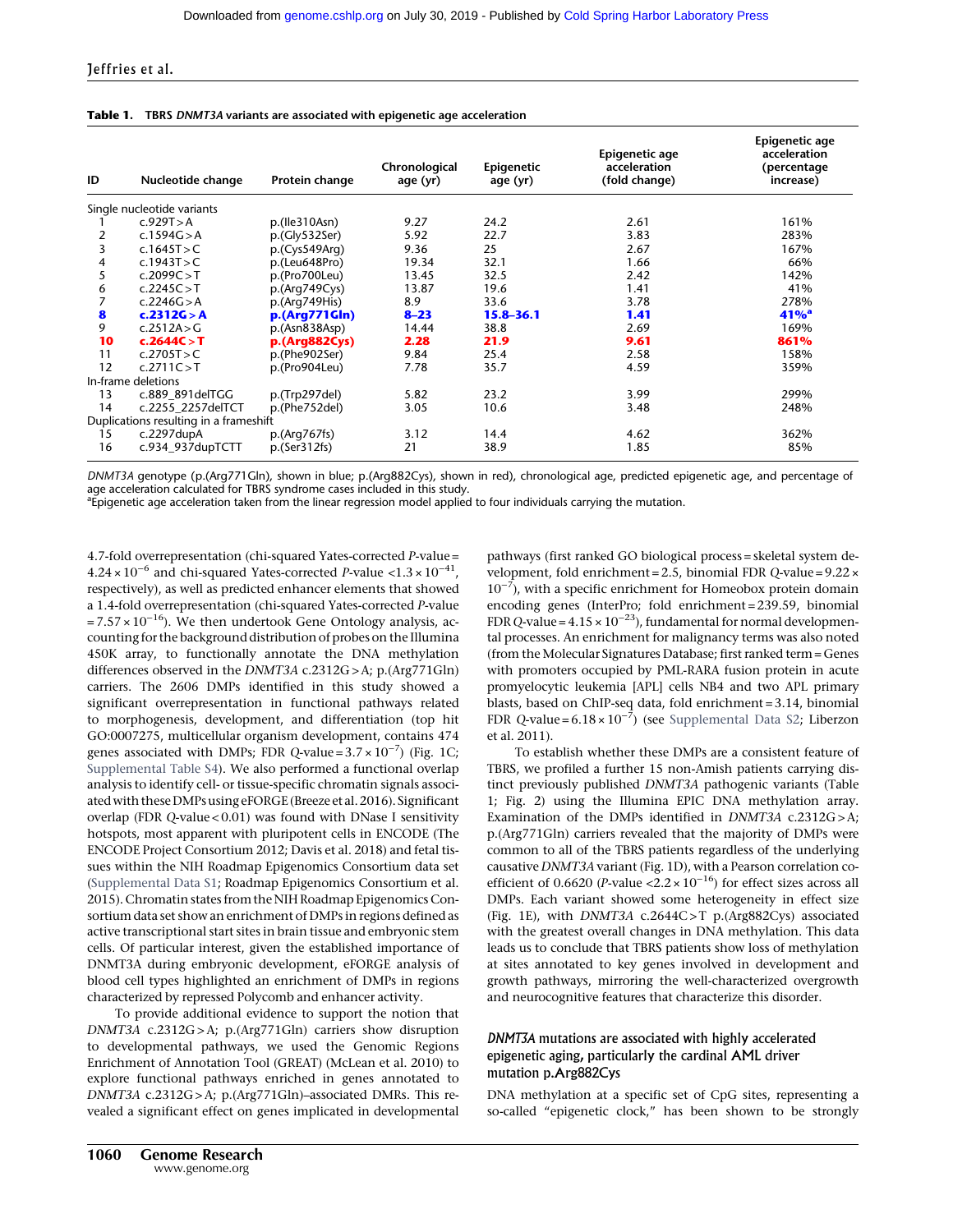

### Epigenetic aging abnormalities in growth disorders

Figure 2. Schematic representation of DNMT3A. The positions of the disease-associated variants included in this study are indicated relative to the protein domain architecture. PWWP, proline-tryptophan-tryptophan-proline domain; ADD, ATRX-Dnmt3-Dnmt3L domain; MTase, Methyltransferase domain; AA, amino acid.

correlated with chronological age (Horvath 2013). Deviations from chronological age have been associated with severalmeasures of accelerated biological aging and age-related phenotypes (Johnson et al. 2012; Levine et al. 2015; Marioni et al. 2015; Chen et al. 2016). We investigated the DNA methylation age of DNMT3A c.2312G > A p.(Arg771Gln) carriers using the DNA age calculator (Horvath 2013;<http://dnamage.genetics.ucla.edu/>), finding that DNMT3A c.2312G > A; p.(Arg771Gln) carriers show evidence for highly accelerated aging—an increase of ∼40% beyond their chronological age—compared with wild-type family members (ANCOVA P-value = 0.004) (Fig. 3A). Only one of 353 probes used in the epigenetic clock (Horvath 2013) overlapped with the DMPs significantly associated with the DNMT3A c.2312G > A; p.(Arg771Gln) pathogenic variant, leading us to conclude that this finding represented a true acceleration of epigenetic age. Furthermore, compared with an extensive number (322) of wildtype control samples profiled in a previous study from our group (Hannon et al. 2016), DNMT3A c.2312G > A; p.(Arg771Gln), carriers were consistent outliers for epigenetic age, suggesting their profiles fall outside the normal distribution of variance observed in the general population [\(Supplemental Fig. S8\)](http://genome.cshlp.org/lookup/suppl/doi:10.1101/gr.243584.118/-/DC1). Consistent with this, the mosaic Amish father was found to have an intermediate level of epigenetic age acceleration, with a 23% increase over his chronological age. This age acceleration was a cumulative process as indicated by the increased slope of DNMT3A c.2312G > A; p.(Arg771Gln) carriers versus wild-type. Epigenetic age could therefore be predicted by the linear regression model as follows: epigenetic age =  $4.81 + 1.405 \times$  chronological age. The cumulative increase of epigenetic age relative to chronological age is also notable compared with a recent meta-analysis of longitudinal cohort data that shows the trajectory of epigenetic age in different populations progresses at a slightly slower rate compared with increasing chronological age (Marioni et al. 2019).

We next looked for evidence of elevated epigenetic aging in TBRS patients carrying one of the 15 additional de novo DNMT3A pathogenic variants. All TBRS patients showed accelerated epigenetic aging, although the position and type of each variant result in differing degrees of accelerated epigenetic aging (Table 1). The greatest rate of epigenetic age acceleration (>800%) was observed in association with the germline p.(Arg882Cys) substitu-

tion, somatic mutation of DNMT3A Arg882 being the most commonly associated with AML.

#### Altered epigenetic aging in methyltransferase-associated human growth disorders

To determine whether altered epigenetic aging is a characteristic of other growth disorders associated with disruption of epigenetic regulatory molecules, we extended our study using publicly available Illumina 450K DNA methylation data. We first analyzed the data from individuals with Sotos syndrome, a congenital overgrowth syndrome that results from mutation of the epigenetic modifier NSD1 [\(Supplemental Table S5\)](http://genome.cshlp.org/lookup/suppl/doi:10.1101/gr.243584.118/-/DC1), a lysine histone methyltransferase (Kurotaki et al. 2002; Qiao et al. 2011). Consistent with DNMT3A pathogenic variant carriers, these individuals are characterized by an epigenetic age acceleration of ∼40% (linear regression model  $R^2 = 0.869$ , *P*-value =  $6.4 \times 10^{-9}$ ) (Fig. 3B,D). We then examined data from Kabuki syndrome patients carrying pathogenic variants in the KMT2D gene ([Supplemental Table S6\)](http://genome.cshlp.org/lookup/suppl/doi:10.1101/gr.243584.118/-/DC1), which also encodes a lysine histone methyltransferase (Ng et al. 2010; Butcher et al. 2017). Kabuki syndrome is a multisystem disorder. Patients typically present with postnatal growth deficiency (rather than overgrowth), a characteristic facial gestalt, ID, and other variable phenotypic features. Although there is more heterogeneity in epigenetic age when compared with the NSD1 pathogenic variant carriers, there was a significant reduction in epigenetic age of ∼40% seen across these individuals (linear regression model  $R^2 = 0.418$ , *P*-value = 0.023) (Fig. 3C,D).

# Discussion

To date, 78 individuals have been described with the overgrowth condition TBRS. Within this group, a wide variety of germline DNMT3A pathogenic variants have been reported, including 33 missense, eight stop-gain, seven frameshift and two splice site variants, two in-frame and five whole-gene deletions (including a set of identical twins) (Tatton-Brown et al. 2014; Okamoto et al. 2016; Tlemsani et al. 2016; Hollink et al. 2017; Kosaki et al. 2017; Lemire et al. 2017; Shen et al. 2017; Spencer et al. 2017; Tatton-Brown et al. 2017, 2018; Xin et al. 2017). Clinically, the predominant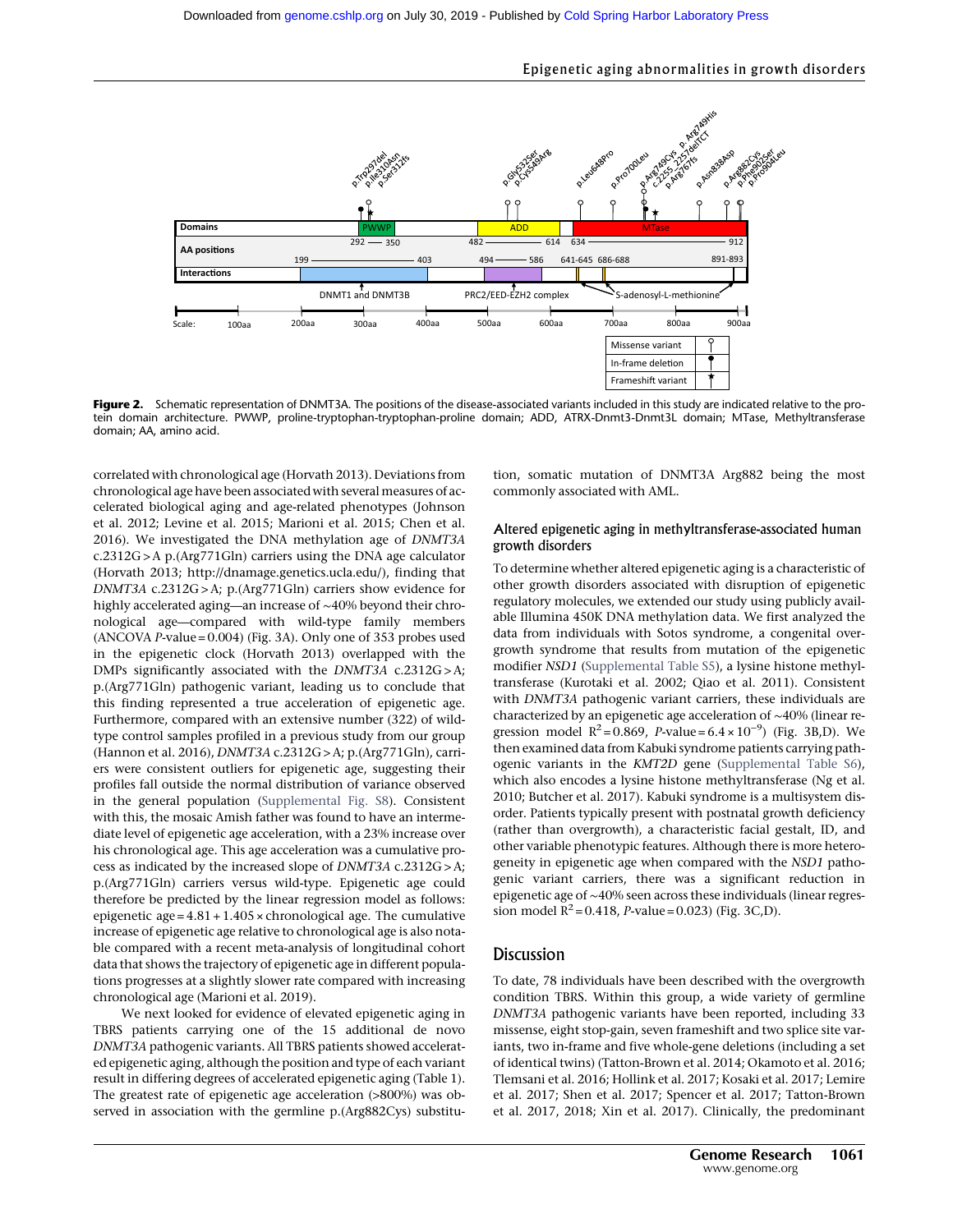

Figure 3. Altered epigenetic aging is observed in methyltransferase-associated human growth disorders. (A) Scatter plot comparing "DNA methylation age" derived from the Illumina 450K data (y-axis) and actual chronological age (x-axis) in DNMT3A c.2312G > A p.(Arg771Gln) pathogenic variant carriers (red) versus wild-type family members (blue). Green indicates the mosaic individual. The linear regression model is also shown. (B) Scatter plot comparing DNA methylation age versus chronological age in patients with Sotos syndrome. In-frame legend illustrates the different NSD1 pathogenic variants studied. (C) Scatter plot comparing DNA methylation age versus chronological age in patients with Kabuki syndrome. In-frame legend illustrates the different KMT2D pathogenic variants studied. (D) Boxplot comparing the epigenetic age acceleration rates found in association with TBRS DNMT3A variants, KMT2D Kabuki syndrome variants, and NSD1 Sotos syndrome variants. Each age acceleration observation is plotted as a circle. The dotted red line denotes no age acceleration.

features of TBRS are overgrowth, a characteristic facial gestalt, and neurocognitive impairment. These features show phenotypic overlap with conditions associated with germline pathogenic variants in other epigenetic regulatory genes, including Sotos and Weaver syndromes caused by variants in NSD1 and EZH2 histone methyltransferases, respectively (Tatton-Brown et al. 2017). These genes encode essential epigenetic regulatory proteins, with a dual somatic/germline role in the pathogenesis of hematological malignancies and overgrowth syndromes with variable degrees of intellectual impairment (Tatton-Brown et al. 2014).

The majority of DNMT3A pathogenic variants in TBRS have been found to be de novo, with five individuals inheriting the pathogenic variant from two mosaic parents (Tlemsani et al. 2016; Xin et al. 2017) and two individuals inheriting the pathogenic variant from their affected father (Lemire et al. 2017). Extensive studies of the role of DNMT3A in hematopoietic stem cell (HSC) differentiation are also reported, including the regular occurrence of somatic DNMT3A variants in patients with acute myeloid leukemia (AML). The most common somatic pathogenic variant reported in patients with AML affects the amino acid residue Arg882. To date, pathogenic variants predicted to affect this residue have been described in the germline of 12 TBRS patients, five with p.(Arg882His) and seven with p.(Arg882Cys) (Tlemsani et al. 2016; Hollink et al. 2017; Kosaki et al. 2017; Shen et al. 2017; Spencer et al. 2017; Tatton-Brown et al. 2018). Despite these studies, the underlying biological mechanism and outcomes of DNMT3A gene mutation in TBRS, as well as the potential risks of hematological malignancy, remain largely unclear.

Here we investigated variation in DNA methylation associated with a germline heterozygous DNMT3A missense pathogenic variant c.2312G > A; p.(Arg771Gln), affecting the catalytic MTase domain, in a large Amish family comprising four children with TBRS, unaffected siblings, and their mosaic father who displayed an intermediate clinical phenotype (Xin et al. 2017). Affected individuals were characterized by widespread hypomethylation, with DMPs enriched in the vicinity of genes/regulatory regions associated with growth and development, tissue morphogenesis, and differentiation. The magnitude of hypomethylation typically exceeded 10%, a level often considered to show biological significance (Leenen et al. 2016). The accelerated epigenetic age observed did not appear to be driven by overlap of the DNMT3A c.2312G>A; p.(Arg771Gln) variant–associated DMPs with the probes that comprise the epigenetic clock as shown by overlap with only one out of the 353 probes used in the epigenetic age estimation (Horvath 2013). Although the relevance of blood cells to understanding the etiology of

TBRS is not yet known, we hypothesize that our findings will be generalizable across cell types given the ubiquitous developmental expression of DNMT3A and given that many age-associated DMPs are shared across different cell types (Zhu et al. 2018). Nevertheless, it would still be prudent to undertake epigenetic age assessment of other tissues from TBRS patients to determine whether epigenetic age truly is accelerated across all cell types or a finding that is limited to blood.

Although dysregulation of growth control has been linked to numerous developmental disorders and malignancy, the specific molecular basis of this relationship is not fully understood. The assessment of DMPs associated with the DNMT3A c.2312G >A; p.(Arg771Gln) variant identified an enrichment of pluripotent and fetal DNase I sensitivity hotspots, as well as brain and embryonic stem cell–associated chromatin sites according to The ENCODE Project Consortium and Epigenomic Roadmap Consortium data sets (Breeze et al. 2016). Similarly, functional annotation based on Gene Ontology terms showed an overrepresentation of pathways related to morphogenesis, development, and differentiation annotations. DNMT3A loss of function has previously been reported to result in up-regulated multipotency genes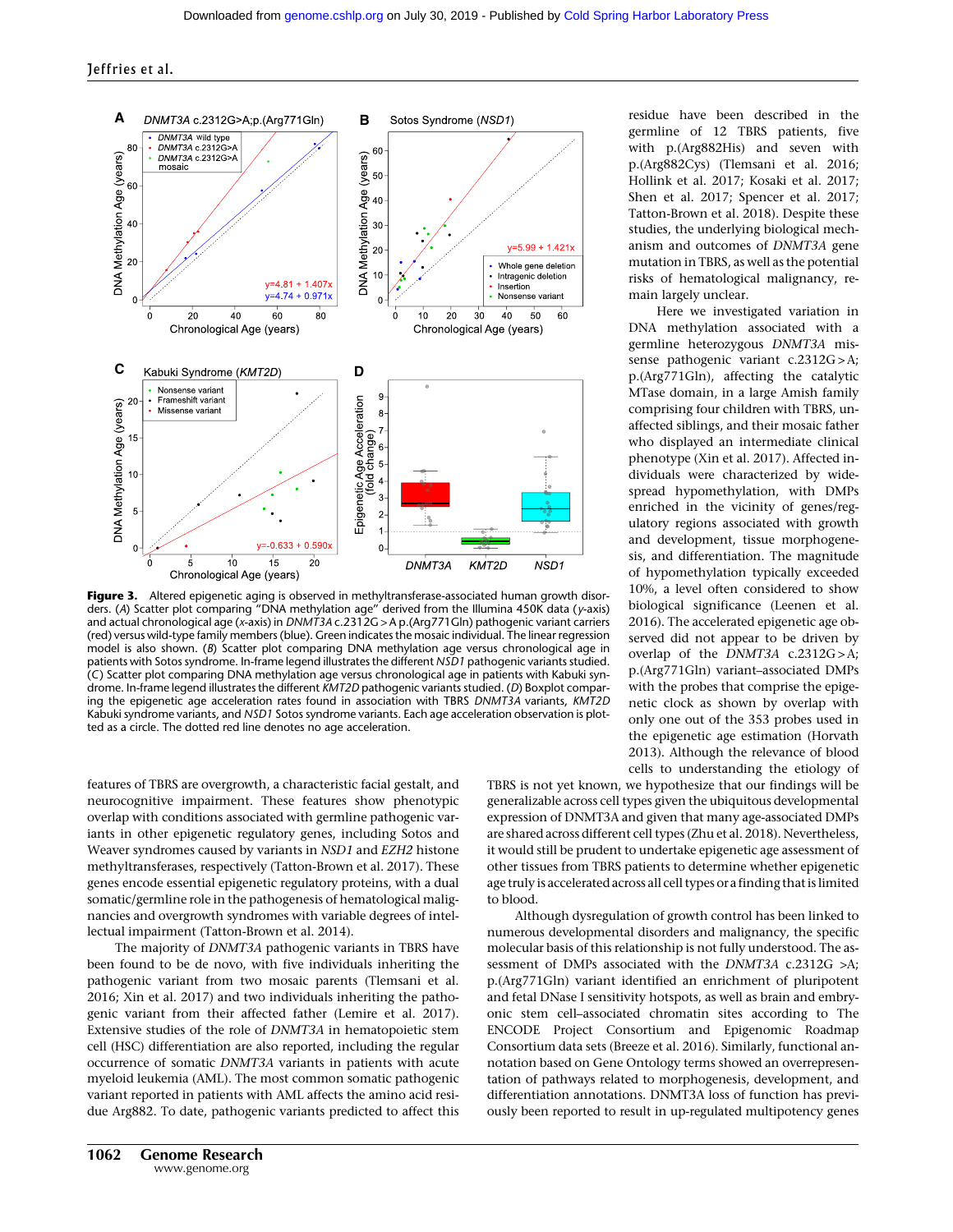#### Epigenetic aging abnormalities in growth disorders

and impaired differentiation of neural stem cells and HSCs (Wu et al. 2010; Challen et al. 2011; Jeong et al. 2018) compared with a gain-of-function DNMT3A variant that may increase cellular differentiation (Heyn et al. 2019). It is thus conceivable that TBRS-associated DNMT3A variants may promote increased proliferation of stem/progenitor cell pool, resulting in increased cell numbers during organ morphogenesis and clinical overgrowth.

Our finding of altered epigenetic outcomes in TBRS prompted us to consider similar investigations in other growth disorders associated with epigenetic dysfunction: Sotos syndrome, a neurodevelopmental disorder with features overlapping TBRS and with association with overgrowth in childhood owing to histone methyltransferase NSD1 gene alterations, and Kabuki syndrome, a distinct neurodevelopmental disorder associated with poor growth and histone methyltransferase KMT2D gene alterations. This work defined clear aberrations in epigenetic aging appropriate to the specific nature of each condition. In both overgrowth conditions, TBRS and Sotos syndrome, we identified accelerated epigenetic aging as measured by the DNA methylation age calculator (Horvath 2013). Conversely, patients with Kabuki syndrome, clinically characterized by poor growth, displayed decelerated epigenetic age. Epigenetic age has been strongly correlated with chronological age in unaffected individuals in previous studies of a variety of tissue types (Hannum et al. 2013; Horvath 2013). The observation of accelerated epigenetic aging in both TBRS and Sotos syndrome potentially results from reduced methyltransferase activity in addition to increased cell turnover associated with the overgrowth seen with these disorders, with the converse being the case for Kabuki syndrome. Accelerated epigenetic aging has been associated with age-related clinical characteristics and mortality in epidemiological studies. For example, accelerated epigenetic age in lymphocytes correlates with reduced physical and cognitive function in the elderly and with increased overall mortality independent of other variables such as BMI, sex, and smoking status (Marioni et al. 2015; Chen et al. 2016). The molecular basis of TBRS has only been determined relatively recently, and as such, most of the affected individuals reported are children and young adults. There is therefore still only very limited data available relating to the progression and prognosis of this disorder, meaning that it is not yet possible to determine whether there might be any clinical evidence of multimorbidity indicative of premature aging or a reduction in average life span in TBRS. Further long-term natural history studies of TBRS patients will be extremely helpful for determining the clinical implications of the epigenetic age acceleration observed as a feature of this disorder.

Accelerated epigenetic age has previously been reported in association with specific diseases such as Huntington's disease (+3.4 yr) (Horvath et al. 2016), Down syndrome (+6.6 yr) (Horvath et al. 2015), and Werner's syndrome (+6.4 yr) (Maierhofer et al. 2017). The accelerated epigenetic aging described in association with these disorders is an average increase in epigenetic age, which is relatively consistent throughout lifespan. A distinguishing feature of carriers of the Amish DNMT3A c.2312G > A; p.(Arg771Gln) variant is the year-on-year or cumulative increase of accelerated epigenetic aging over life time course, in other words, a true acceleration of epigenetic aging. Although it was not possible to undertake these studies for other DNMT3A variants, this may be indicative of a similar effect on cumulative epigenetic age acceleration over the life course in TBRS. It is also noted that the gene encoding DNMT3L is located on Chromosome 21; given the previous report of an average DNA methylation age acceleration of 6.6 yr in blood and brain tissue in individuals with Down syndrome (Horvath et al. 2015) and the role of DNMT3L in stimulating DNMT3A de novo methylation, further investigations are needed to explore the potential relevance of this observation.

There are currently only four reported cases of an AML tumor carrying the DNMT3A p.Arg771Gln substitution. Biochemical measurements of DNMT3A show that mutations at both the Arg771 and Arg882 residues result in reduced methyltransferase activity, with a greater degree of reduction resulting from Arg882 variants compared with Arg771 variants (2.4-fold difference) (Holz-Schietinger et al. 2012). Given this reduced methyltransferase activity, we may expect to observe more pronounced changes in DNA methylation in patients with germline variants affecting Arg882 compared with variants affecting other amino acid residues such as Arg771. Our data reflected this notion, with alteration Arg882 displaying markedly greater methylation changes compared with the other DNMT3A mutations investigated in this study. Currently, available literature suggests that the risk of hematological malignancy in TBRS individuals may vary depending on the specific pathogenic variant underling their condition (Hollink et al. 2017). The significantly advanced epigenetic age that we observed in association with p.Arg882Cys may explain why hematological malignancy has to date only been reported in two TBRS patients, one harboring this germline variant and the second the p.Tyr735Ser variant, the latter not being assessed in this study (Hollink et al. 2017; Tatton-Brown et al. 2018).

In summary, our findings identify widespread DNA hypomethylation in genes involved in morphogenesis, development, differentiation, and malignancy in TBRS patients. TBRS patients also displayed highly accelerated DNA methylation aging. Our studies additionally defined phenotype-related altered epigenetic aging in two histone methyltransferase disorders: NSD1 Sotos syndrome overgrowth disorder and KMT2D Kabuki syndrome growth impairment. Taken together, these findings provide important new insights into the role of DNMT3A during development and of relevance to hematological malignancy, and define perturbation to epigenetic machinery and biological aging as common themes in overgrowth and growth deficiency syndromes.

# Methods

#### Genetic and clinical studies

The phenotypic features of the four affected siblings (three females and one male, aged 10–25 yr) (Fig. 1A, individuals III:3, III:5, III:7, and III:13) include macrocephaly, tall stature, hypotonia, mild to moderate ID, behavioral problems, and a distinctive facial appearance. Whole-genome SNP genotyping and exome sequencing of DNA samples taken with informed consent under regionally approved protocols excluded pathogenic variants in known genes, or candidate new genes, associated with neurodevelopmental disorders. Subsequent studies defined a heterozygous c.2312G > A variant in DNMT3A, resulting in a p.(Arg771Gln) substitution, as the cause of the condition. Full clinical details are previously described (Xin et al. 2017). Further testing revealed mosaicism for the DNMT3A c.2312G > A variant in the father, and Xin et al. (2017) showed pathogenic variant load varied in different tissue types.

#### DNA methylation profiling

Genomic DNA from blood was sodium bisulfite converted using the EZ-96 DNA methylation kit (Zymo Research) and DNA methylation quantified across the genome using the Illumina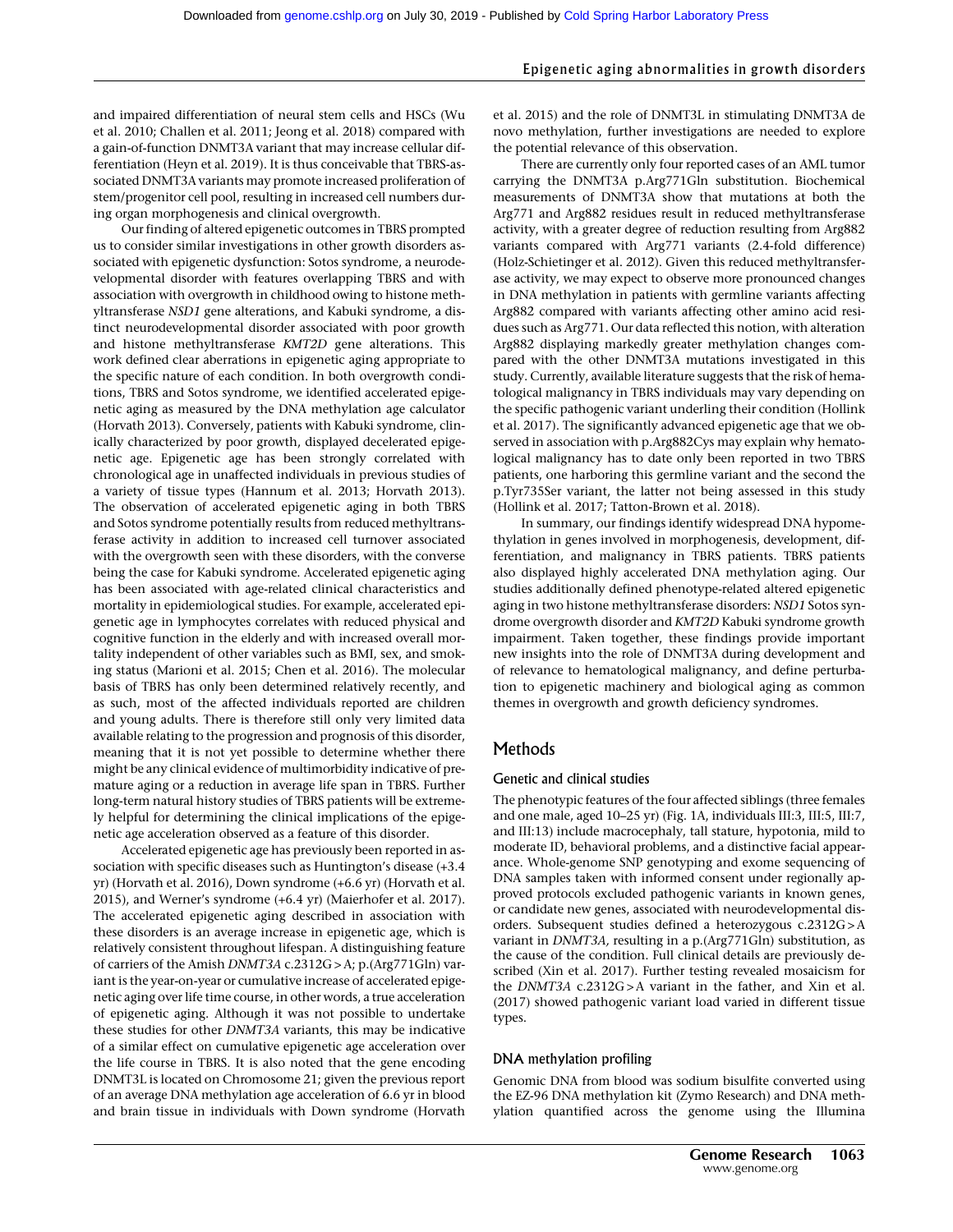Infinium HumanMethylation450 array (Illumina 450K array) (Illumina). The additional 15 DNMT3A pathogenic variants were profiled using the Illumina Infinium EPIC array (Illumina). The Bioconductor package wateRmelon (Pidsley et al. 2013) in R 3.4.1 (R Core Team 2017) was used to import IDAT files, and after checking for suitable sodium bisulfite conversion (bisulfite control probe median >90%), the DNA methylation data were imported and quantile normalized using the dasen function in wateRmelon and methylation beta values produced (ratio of intensities for methylated versus unmethylated alleles). Probes showing a detection P-value >0.05 in at least 1% of samples or a beadcount <3 in 5% of samples were removed across all samples. Any samples showing low quality, indicated by a detection *P*-value  $>0.05$  in ≥1% of probes within a sample, were removed from analysis. Probes containing common SNPs within 10 bp of the CpG site were removed (minor allele frequency >5%). Nonspecific probes and probes on the sex chromosomes were also removed (Chen et al. 2013; Price et al. 2013).

#### Identification of DMPs

DMPs were identified using a limma-based linear model based on pathogenic variant genotype and sex as a covariate (Smyth 2004) and a Benjamini–Hochberg FDR of 5% applied (Benjamini and Hochberg 1995). When the epigenetic age was used as a covariate, a similar level of DMPs were detected (2557 DMPs) with an 80% overlap to the limma model without age as a covariate. Changes in methylation were calculated based on comparison between DNMT3A c.2312G > A; p.(Arg771Gln) carriers versus wild-type individuals in the Amish pedigree. The additional 15 DNMT3A pathogenic variants were assessed relative to seven wild-type control samples run on the same EPIC array run. Blood cell counts were unknown and so were estimated using the DNA methylation age calculator (Horvath 2013; Koestler et al. 2013) and assessed in the linear model. To identify DMPs, the package DMRcate was used with the same limma-based design (Peters et al. 2015).

#### Gene Ontology and functional enrichment analyses

Gene Ontology enrichment analysis was performed using genes annotated to FDR corrected DMPs using the gometh function of the missMethyl package (Phipson et al. 2016), which takes into account potential bias of probe distributions on the beadchip array. KEGG pathway analysis was performed using the gsameth command of missMethyl and KEGG annotation files from the Bioconductor KEGGREST package [\(http://bioconductor.org/](http://bioconductor.org/packages/release/bioc/html/KEGGREST.html) [packages/release/bioc/html/KEGGREST.html](http://bioconductor.org/packages/release/bioc/html/KEGGREST.html)). Regional enrichment analysis based on Illumina annotations was performed using a chi-squared test with Yates correction in R. DMRs were functionally annotated using the webtool GREAT [\(http://great.stanford](http://great.stanford.edu/public/html/) [.edu/public/html/\)](http://great.stanford.edu/public/html/). The top P-value–ranked 1000 DMPs were also annotated using the eFORGE tool ([https://eforge](https://eforge.altiusinstitute.org/) [.altiusinstitute.org/\)](https://eforge.altiusinstitute.org/) to perform functional overlap analysis for identifying any cell- or tissue-specific epigenetic signals.

#### Quantification of global DNA methylation

Global DNA methylation measurements were made using the luminometric methylation assay (LUMA) (Karimi et al. 2006) based on cleavage by a methylation-sensitive restriction enzyme followed by polymerase extension assay via pyrosequencing on the PyroMark Q24 (Qiagen). Peak heights were obtained using the Pyro Q24 CpG 2.0.6 software and a t-test applied in R 3.4.1. Global methylation estimates from the Illumina 450K array were assessed through R 3.4.1 using summary statistics and a Wilcoxon rank-sum test on two pairs of samples matched for age and sex.

#### DNA methylation age estimation

Epigenetic age calculations were made using the DNA methylation age calculator [\(https://dnamage.genetics.ucla.edu/\)](https://dnamage.genetics.ucla.edu/) for Illumina 450K data, and Illumina EPIC arrays were assessed using the agep function of the wateRmelon Bioconductor package, the latter based on the original calculator developed by Steve Horvath (2013). Accelerated age was calculated for the Amish TBRS DNMT3A c.2312G > A; p.(Arg771Gln) carriers and wild-type family members and Sotos syndrome and Kabuki syndrome patients and compared with data from 322 control individuals taken from a previous study (Hannon et al. 2016), using linear models of recorded chronological age and calculated epigenetic age. Estimates of age acceleration for the additional 15 TBRS cases were calculated by dividing the calculated epigenetic age with their chronological age. Additional NSD1 Sotos syndrome patient Illumina DNA methylation files were obtained from GEO accession GSE74432, with corresponding chronological ages derived from the associated paper (Choufani et al. 2015). KMT2D Kabuki syndrome DNA methylation data and chronological age were obtained from GEO accession GSE97362 (Butcher et al. 2017).

#### Validation of DMPs using bisulfite-pyrosequencing

Bisulfite pyrosequencing was used to validate specific differentially methylated CpG sites originally identified using the Illumina 450K array. Primers, designed using PyroMark Assay Design software (Qiagen), and PCR conditions are provided in [Supplemental](http://genome.cshlp.org/lookup/suppl/doi:10.1101/gr.243584.118/-/DC1) [Table S7.](http://genome.cshlp.org/lookup/suppl/doi:10.1101/gr.243584.118/-/DC1) Bisulfite conversion was performed on ∼500 ng of DNA using a bisulfite-gold kit (Zymo Research). PCR was performed with HOT FIREPol DNA polymerase (Solis Biodyne) for 15 min at 95°C followed by 37 cycles of 15 sec at 95°C, 15 sec at annealing temperature (shown in [Supplemental Table S7\)](http://genome.cshlp.org/lookup/suppl/doi:10.1101/gr.243584.118/-/DC1), and 30 sec at 72°C. A final extension of 10 min at 72°C was then applied. DNA methylation was then assessed using the resulting bisulfite PCR amplicons, together with a pyrosequencing primer on the PyroMark Q24 system (Qiagen) following the manufacturer's standard instructions and the Pyro Q24 CpG 2.0.6 software.

# Data access

The raw and processed primary data sets generated in this study have been submitted to the NCBI Gene Expression Omnibus (GEO; [https://www.ncbi.nlm.nih.gov/geo/\)](https://www.ncbi.nlm.nih.gov/geo/) under accession number GSE128801. R scripts are provided as [Supplemental Code S1](http://genome.cshlp.org/lookup/suppl/doi:10.1101/gr.243584.118/-/DC1) and at the following repository: [https://github.com/arjeffries/](https://github.com/arjeffries/TBRS2019) [TBRS2019.](https://github.com/arjeffries/TBRS2019)

# Acknowledgments

We thank the Amish families for participating in this study and the Amish community for their continued support of the Windows of Hope project. The work was supported by the Newlife Foundation for Disabled Children (Ref: SG/16-17/02, to C.G.S., A.R.J., A.H.C., and E.L.B.), Medical Research Council (MRC) grant G1001931 (to E.L.B.), MRC grant G1002279 (to A.H.C.), and MRC grants MR/ M008924/1 and MR/K013807/1 (to J.M.).

Author contributions: E.L.B., A.H.C., and J.M. conceived the study. R.M. and B.A.C. performed the genetic analysis. A.R.J. and R.M. performed LUMA global methylation assay. A.R.J. performed the microarray-based DNA methylation analysis and all associated statistical analyses. A.R.J. and E.D. performed the pyrosequencing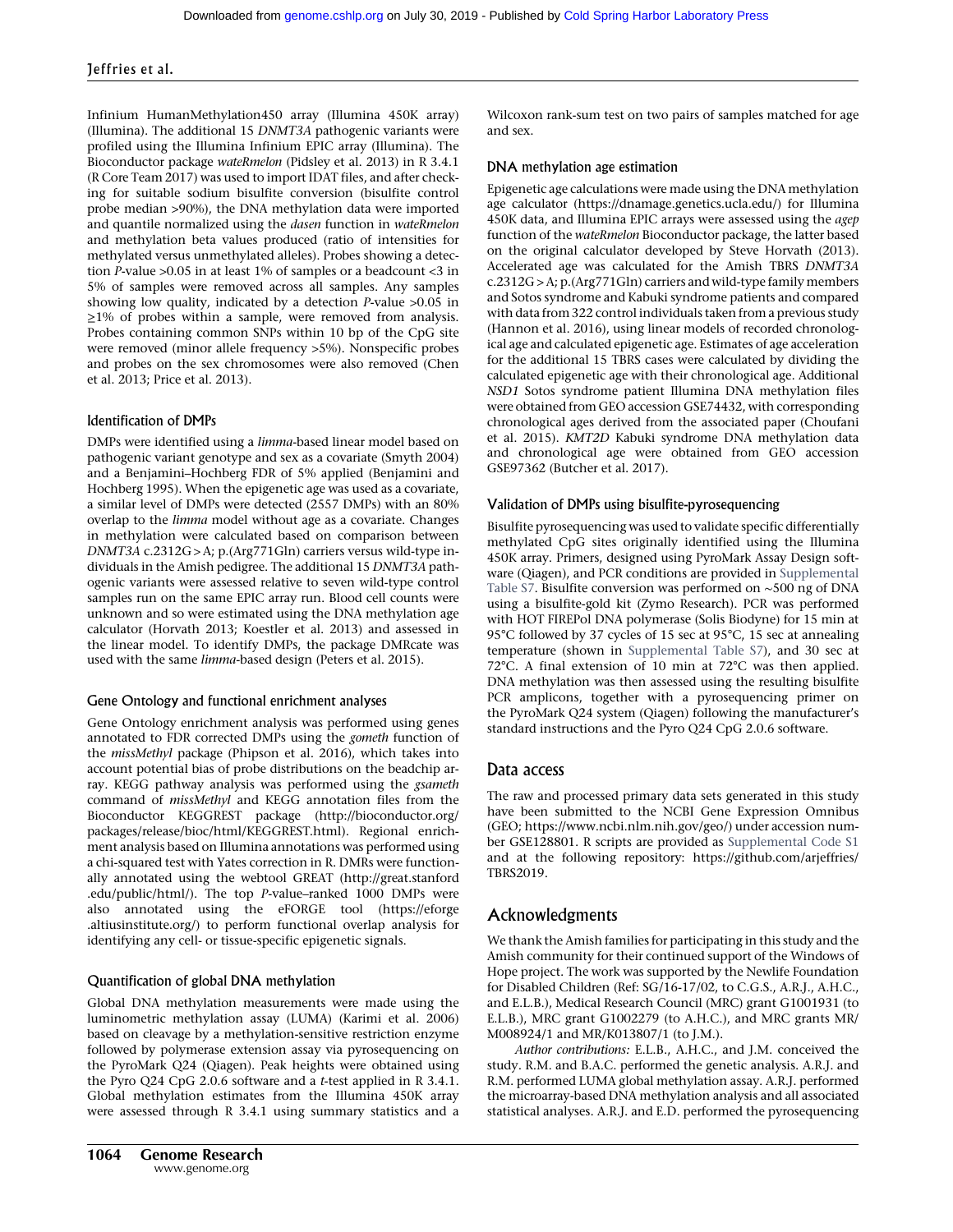# Epigenetic aging abnormalities in growth disorders

and associated analysis. A.R.J., C.G.S., R.M., A.H.C., J.M., and E.L.B. wrote the manuscript. H.E.C., M.A.P., I.K.T., D.J.G.M., F.I.R., K.T.-B., L.A., D.B., T.D., M.F.H., R.N.-E., A.K., A.K., A.S., A.S., L.VM., V.V., and N.Y. contributed samples and clinical data.

# **References**

- Benjamini Y, Hochberg Y. 1995. Controlling the false discovery rate: a practical and powerful approach to multiple testing. *J R Stat Soc Ser B* 57: 289–300. doi:10.2307/2346101
- Bjornsson HT. 2015. The Mendelian disorders of the epigenetic machinery. Genome Res 25: 1473-1481. doi:10.1101/gr.190629.115
- Breeze CE, Paul DS, van Dongen J, Butcher LM, Ambrose JC, Barrett JE, Lowe R, Rakyan VK, Iotchkova V, Frontini M, et al. 2016. eFORGE: a tool for identifying cell type-specific signal in epigenomic data. Cell Rep 17: 2137–2150. doi:10.1016/j.celrep.2016.10.059
- Butcher DT, Cytrynbaum C, Turinsky AL, Siu MT, Inbar-Feigenberg M, Mendoza-Londono R, Chitayat D, Walker S, Machado J, Caluseriu O, et al. 2017. CHARGE and Kabuki syndromes: Gene-specific DNA methylation signatures identify epigenetic mechanisms linking these clinically overlapping conditions. Am J Hum Genet 100: 773–788. doi:10
- .1016/j.ajhg.2017.04.004 Challen GA, Sun D, Jeong M, Luo M, Jelinek J, Berg JS, Bock C, Vasanthakumar A, Gu H, Xi Y, et al. 2011. Dnmt3a is essential for hematopoietic stem cell differentiation. Nat Genet 44: 23–31. doi:10.1038/ng .1009
- Chen T, Ueda Y, Dodge JE, Wang Z, Li E. 2003. Establishment and maintenance of genomic methylation patterns in mouse embryonic stem cells<br>by Dnmt3a and Dnmt3b. *Mol Cell Biol 23: 5594–5605. d*oi:10.1128/ MCB.23.16.5594-5605.2003
- Chen YA, Lemire M, Choufani S, Butcher DT, Grafodatskaya D, Zanke BW, Gallinger S, Hudson TJ, Weksberg R. 2013. Discovery of crossreactive probes and polymorphic CpGs in the Illumina Infinium HumanMethylation450 microarray. Epigenetics 8: 203-209. doi:10 .4161/epi.23470
- Chen BH, Marioni RE, Colicino E, Peters MJ, Ward-Caviness CK, Tsai PC, Roetker NS, Just AC, Demerath EW, Guan W, et al. 2016. DNA methylation-based measures of biological age: meta-analysis predicting time to death. Aging (Albany NY) 8: 1844-1865. doi:10.18632/aging.101020
- Choufani S, Cytrynbaum C, Chung BH, Turinsky AL, Grafodatskaya D, Chen YA, Cohen AS, Dupuis L, Butcher DT, Siu MT, et al. 2015. NSD1 mutations generate a genome-wide DNA methylation signature. Nat Commun 6: 10207. doi:10.1038/ncomms10207
- Davis CA, Hitz BC, Sloan CA, Chan ET, Davidson JM, Gabdank I, Hilton JA, Jain K, Baymuradov UK, Narayanan AK, et al. 2018. The encyclopedia of DNA elements (ENCODE): data portal update. Nucleic Acids Res 46: D794–D801. doi:10.1093/nar/gkx1081
- Doi A, Park IH, Wen B, Murakami P, Aryee MJ, Irizarry R, Herb B, Ladd-Acosta C, Rho J, Loewer S, et al. 2009. Differential methylation of tissueand cancer-specific CpG island shores distinguishes human induced pluripotent stem cells, embryonic stem cells and fibroblasts. Nat Genet 41: 1350–1353. doi:10.1038/ng.471
- The ENCODE Project Consortium. 2012. An integrated encyclopedia of DNA elements in the human genome. Nature 489: 57-74. doi:10 .1038/nature11247
- Hannon E, Dempster E, Viana J, Burrage J, Smith AR, Macdonald R, St Clair D, Mustard C, Breen G, Therman S, et al. 2016. An integrated geneticepigenetic analysis of schizophrenia: evidence for co-localization of genetic associations and differential DNA methylation. Genome Biol 17: 176. doi:10.1186/s13059-016-1041-x
- Hannum G, Guinney J, Zhao L, Zhang L, Hughes G, Sadda S, Klotzle B, Bibikova M, Fan JB, Gao Y, et al. 2013. Genome-wide methylation profiles reveal quantitative views of human aging rates. Mol Cell 49: 359– 367. doi:10.1016/j.molcel.2012.10.016
- Heyn P, Logan CV, Fluteau A, Challis RC, Auchynnikava T, Martin CA, Marsh JA, Taglini F, Kilanowski F, Parry DA, et al. 2019. Gain-of-function DNMT3A mutations cause microcephalic dwarfism and hypermethylation of Polycomb-regulated regions. Nat Genet 51: 96-105. doi:10 .1038/s41588-018-0274-x
- Hollink I, van den Ouweland AMW, Beverloo HB, Arentsen-Peters S, Zwaan CM, Wagner A. 2017. Acute myeloid leukaemia in a case with Tatton-Brown–Rahman syndrome: the peculiar DNMT3A R882 mutation. J Med Genet 54: 805–808. doi:10.1136/jmedgenet-2017-104574
- Holz-Schietinger C, Matje DM, Reich NO. 2012. Mutations in DNA methyltransferase (DNMT3A) observed in acute myeloid leukemia patients disrupt processive methylation. *J Biol Chem* 287: 30941-30951. doi:10 .1074/jbc.M112.366625
- Horvath S. 2013. DNA methylation age of human tissues and cell types. Genome Biol 14: R115. doi:10.1186/gb-2013-14-10-r115
- Horvath S, Garagnani P, Bacalini MG, Pirazzini C, Salvioli S, Gentilini D, Di Blasio AM, Giuliani C, Tung S, Vinters HV, et al. 2015. Accelerated epigenetic aging in Down syndrome. Aging Cell 14: 491-495. doi:10.1111/ acel.12325
- Horvath S, Langfelder P, Kwak S, Aaronson J, Rosinski J, Vogt TF, Eszes M, Faull RL, Curtis MA, Waldvogel HJ, et al. 2016. Huntington's disease accelerates epigenetic aging of human brain and disrupts DNA methylation levels. Aging (Albany NY) 8: 1485–1512. doi:10.18632/aging .101005
- Jeong M, Park HJ, Celik H, Ostrander EL, Reyes JM, Guzman A, Rodriguez B, Lei Y, Lee Y, Ding L, et al. 2018. Loss of Dnmt3a immortalizes hematopoietic stem cells in vivo. Cell Rep 23: 1-10. doi:10.1016/j.celrep.2018.03 .025
- Jiang YL, Rigolet M, Bourc'his D, Nigon F, Bokesoy I, Fryns JP, Hultén M, Jonveaux P, Maraschio P, Megarbane A, et al. 2005. DNMT3B mutations and DNA methylation defect define two types of ICF syndrome. Hum Mutat 25: 56–63. doi:10.1002/humu.20113
- Johnson AA, Akman K, Calimport SR, Wuttke D, Stolzing A, de Magalhães JP. 2012. The role of DNA methylation in aging, rejuvenation, and<br>age-related disease. *Rejuvenation Res* **15:** 483–494. doi:10.1089/rej .2012.1324
- Jones PA. 2012. Functions of DNA methylation: islands, start sites, gene bodies and beyond. Nat Rev Genet 13: 484–492. doi:10.1038/nrg3230
- Karimi M, Johansson S, Ekstrom TJ. 2006. Using LUMA: a luminometricbased assay for global DNA-methylation. Epigenetics 1: 45–48. doi:10 .4161/epi.1.1.2587
- Klein CJ, Botuyan MV, Wu Y, Ward CJ, Nicholson GA, Hammans S, Hojo K, Yamanishi H, Karpf AR, Wallace DC, et al. 2011. Mutations in DNMT1 cause hereditary sensory neuropathy with dementia and hearing loss. Nat Genet 43: 595–600. doi:10.1038/ng.830
- Koestler DC, Christensen B, Karagas MR, Marsit CJ, Langevin SM, Kelsey KT, Wiencke JK, Houseman EA. 2013. Blood-based profiles of DNA methylation predict the underlying distribution of cell types: a validation analysis. Epigenetics 8: 816–826. doi:10.4161/epi.25430
- Kosaki R, Terashima H, Kubota M, Kosaki K. 2017. Acute myeloid leukemiaassociated DNMT3A p.Arg882His mutation in a patient with Tatton-Brown–Rahman overgrowth syndrome as a constitutional mutation. Am J Med Genet A 173: 250-253. doi:10.1002/ajmg.a.37995
- Kurotaki N, Imaizumi K, Harada N, Masuno M, Kondoh T, Nagai T, Ohashi H, Naritomi K, Tsukahara M, Makita Y, et al. 2002. Haploinsufficiency of NSD1 causes Sotos syndrome. Nat Genet 30: 365–366. doi:10.1038/ ng863
- Leenen FA, Muller CP, Turner JD. 2016. DNA methylation: conducting the orchestra from exposure to phenotype? Clin Epigenetics 8: 92. doi:10 .1186/s13148-016-0256-8
- Lemire G, Gauthier J, Soucy JF, Delrue MA. 2017. A case of familial transmission of the newly described DNMT3A-overgrowth syndrome. Am J Med Genet A **173:** 1887-1890. doi:10.1002/ajmg.a.38119
- Levine ME, Lu AT, Bennett DA, Horvath S. 2015. Epigenetic age of the prefrontal cortex is associated with neuritic plaques, amyloid load, and Alzheimer's disease related cognitive functioning. Aging (Albany NY) 7: 1198–1211. doi:10.18632/aging.100864
- Liberzon A, Subramanian A, Pinchback R, Thorvaldsdottir H, Tamayo P, Mesirov JP. 2011. Molecular signatures database (MSigDB) 3.0. Bioinformatics 27: 1739-1740. doi:10.1093/bioinformatics/btr260
- Maierhofer A, Flunkert J, Oshima J, Martin GM, Haaf T, Horvath S. 2017. Accelerated epigenetic aging in Werner syndrome. Aging (Albany NY) 9: 1143–1152. doi:10.18632/aging.101217
- Marioni RE, Shah S, McRae AF, Ritchie SJ, Muniz-Terrera G, Harris SE, Gibson J, Redmond P, Cox SR, Pattie A, et al. 2015. The epigenetic clock is correlated with physical and cognitive fitness in the Lothian Birth Cohort 1936. Int J Epidemiol 44: 1388–1396. doi:10.1093/ije/dyu277
- Marioni RE, Suderman M, Chen BH, Horvath S, Bandinelli S, Morris T, Beck S, Ferrucci L, Pedersen NL, Relton CL, et al. 2019. Tracking the epigenetic clock across the human life course: a meta-analysis of longitudinal cohort data. J Gerontol A Biol Sci Med Sci 74: 57-61. doi:10.1093/gerona/ gly060
- McLean CY, Bristor D, Hiller M, Clarke SL, Schaar BT, Lowe CB, Wenger AM, Bejerano G. 2010. GREAT improves functional interpretation of cis-regulatory regions. Nat Biotechnol 28: 495-501. doi:10.1038/nbt.1630
- Ng SB, Bigham AW, Buckingham KJ, Hannibal MC, McMillin MJ, Gildersleeve HI, Beck AE, Tabor HK, Cooper GM, Mefford HC, et al. 2010. Exome sequencing identifies MLL2 mutations as a cause of Kabuki syndrome. Nat Genet 42: 790–793. doi:10.1038/ng.646
- Okamoto N, Toribe Y, Shimojima K, Yamamoto T. 2016. Tatton-Brown– Rahman syndrome due to 2p23 microdeletion. Am J Med Genet A 170: 1339–1342. doi:10.1002/ajmg.a.37588
- Okano M, Bell DW, Haber DA, Li E. 1999. DNA methyltransferases Dnmt3a and Dnmt3b are essential for de novo methylation and mammalian development. Cell 99: 247-257. doi:10.1016/S0092-8674(00)81656-6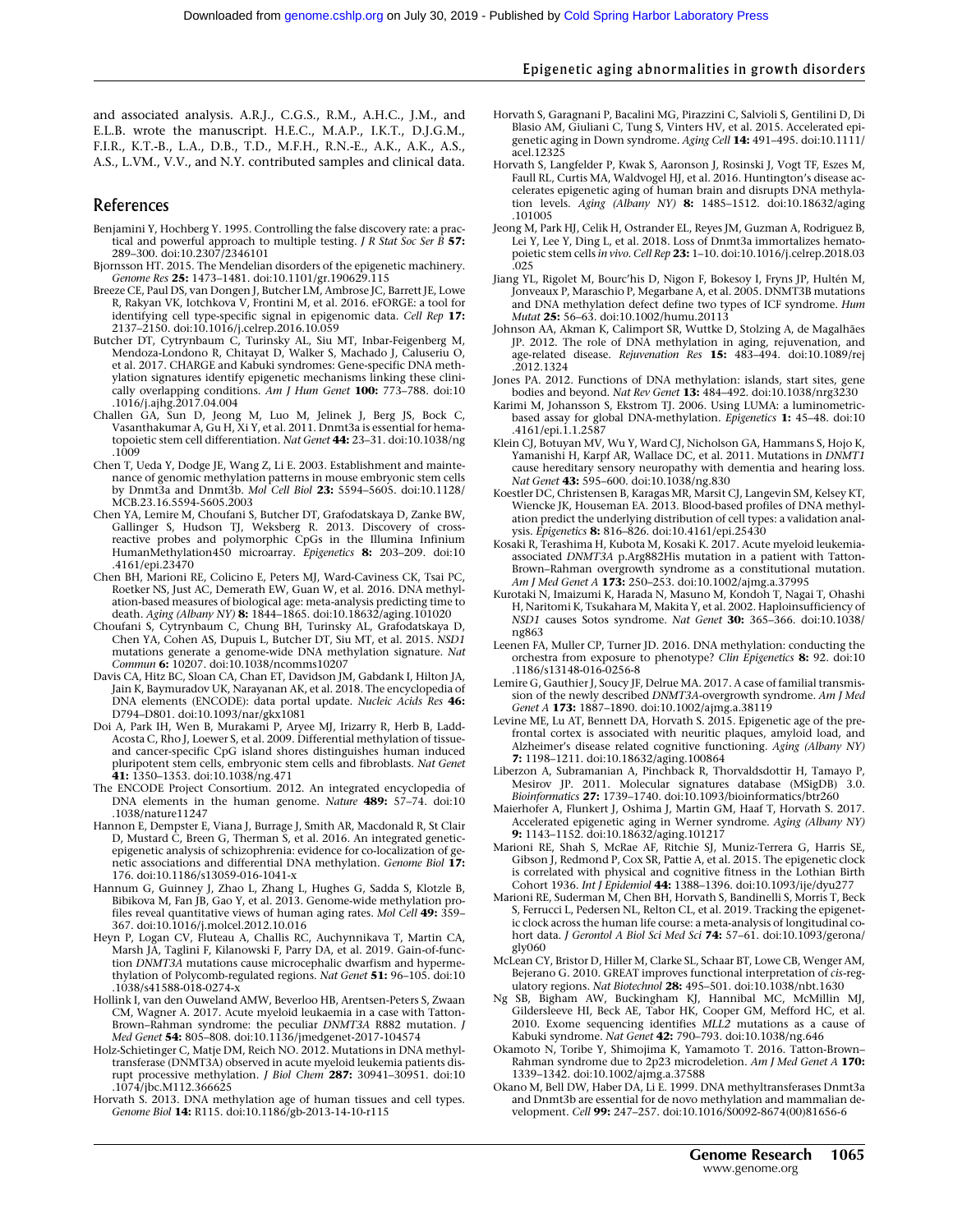- Peters TJ, Buckley MJ, Statham AL, Pidsley R, Samaras K RVL, Clark SJ, Molloy PL. 2015. De novo identification of differentially methylated regions in the human genome. Epigenetics Chromatin 8: 6. doi:10.1186/ 1756-8935-8-6
- Phipson B, Maksimovic J, Oshlack A. 2016. missMethyl: an R package for analyzing data from Illumina's HumanMethylation450 platform. Bioinformatics 32: 286-288. doi:10.1093/bioinformatics/btv560
- Pidsley R, Wong CCY, Volta M, Lunnon K, Mill J, Schalkwyk LC. 2013. A data-driven approach to preprocessing Illumina 450K methylation array data. BMC Genomics 14: 293. doi:10.1186/1471-2164-14-293
- Price ME, Cotton AM, Lam LL, Farré P, Emberly E, Brown CJ, Robinson WP, Kobor MS. 2013. Additional annotation enhances potential for biologically-relevant analysis of the Illumina Infinium<br>HumanMethylation450 BeadChip array. *Epigenetics Chromatin* **6:** 4. doi:10.1186/1756-8935-6-4
- Qiao Q, Li Y, Chen Z, Wang M, Reinberg D, Xu RM. 2011. The structure of NSD1 reveals an autoregulatory mechanism underlying histone H3K36 methylation. J Biol Chem 286: 8361–8368. doi:10.1074/jbc.M110 .204115
- R Core Team. 2017. R: a language and environment for statistical computing. R Foundation for Statistical Computing, Vienna, Austria. [https://www.R](https://www.R-project.org/)[project.org/.](https://www.R-project.org/)
- Roadmap Epigenomics Consortium, Kundaje A, Meuleman W, Ernst J, Bilenky M, Yen A, Heravi-Moussavi A, Kheradpour P, Zhang Z, Wang J, et al. 2015. Integrative analysis of 111 reference human epigenomes. Nature 518: 317–330. doi:10.1038/nature14248
- Shen W, Heeley JM, Carlston CM, Acuna-Hidalgo R, Nillesen WM, Dent KM, Douglas GV, Levine KL, Bayrak-Toydemir P, Marcelis CL, et al. 2017. The spectrum of DNMT3A variants in Tatton-Brown–Rahman syndrome overlaps with that in hematologic malignancies. Am J Med Genet A 173: 3022–3028. doi:10.1002/ajmg.a.38485
- Smyth GK. 2004. Linear models and empirical Bayes methods for assessing differential expression in microarray experiments. Stat Appl Genet Mol Biol 3: Article3. doi:10.2202/1544-6115.1027
- Spencer DH, Russler-Germain DA, Ketkar S, Helton NM, Lamprecht TL, Fulton RS, Fronick CC, O'Laughlin M, Heath SE, Shinawi M, et al. 2017. CpG island hypermethylation mediated by DNMT3A is a conse-

quence of AML progression. Cell 168: 801–816.e13. doi:10.1016/j.cell .2017.01.021

- Tatton-Brown K, Seal S, Ruark E, Harmer J, Ramsay E, Del Vecchio Duarte S, Zachariou A, Hanks S, O'Brien E, Aksglaede L, et al. 2014. Mutations in the DNA methyltransferase gene DNMT3A cause an overgrowth syndrome with intellectual disability. Nat Genet 46: 385–388. doi:10 .1038/ng.2917
- Tatton-Brown K, Loveday C, Yost S, Clarke M, Ramsay E, Zachariou A, Elliott A, Wylie H, Ardissone A, Rittinger O, et al. 2017. Mutations in epigenetic regulation genes are a major cause of overgrowth with intellectual disability. Am J Hum Genet 100: 725–736. doi:10.1016/j.ajhg.2017.03.010
- Tatton-Brown K, Zachariou A, Loveday C, Renwick A, Mahamdallie S, Aksglaede L, Baralle D, Barge-Schaapveld D, Blyth M, Bouma M, et al. 2018. The Tatton-Brown–Rahman syndrome: a clinical study of 55 individuals with de novo constitutive DNMT3A variants. Wellcome Open Res 3: 46. doi:10.12688/wellcomeopenres.14430.1
- Tlemsani C, Luscan A, Leulliot N, Bieth E, Afenjar A, Baujat G, Doco-Fenzy M, Goldenberg A, Lacombe D, Lambert L, et al. 2016. SETD2 and DNMT3A screen in the Sotos-like syndrome French cohort. J Med Genet 53: 743–751. doi:10.1136/jmedgenet-2015-103638
- Wu H, Coskun V, Tao J, Xie W, Ge W, Yoshikawa K, Li E, Zhang Y, Sun YE. 2010. Dnmt3a-dependent nonpromoter DNA methylation facilitates transcription of neurogenic genes. Science 329: 444–448. doi:10.1126/ science.1190485
- Xin B, Cruz Marino T, Szekely J, Leblanc J, Cechner K, Sency V, Wensel C, Barabas M, Therriault V, Wang H. 2017. Novel DNMT3A germline mutations are associated with inherited Tatton-Brown–Rahman syndrome. Clin Genet 91: 623–628. doi:10.1111/cge.12878
- Zhu T, Zheng SC, Paul DS, Horvath S, Teschendorff AE. 2018. Cell and tissue type independent age-associated DNA methylation changes are not rare but common. Aging (Albany NY) 10: 3541–3557. doi:10.18632/aging .101666

Received September 2, 2018; accepted in revised form May 24, 2019.